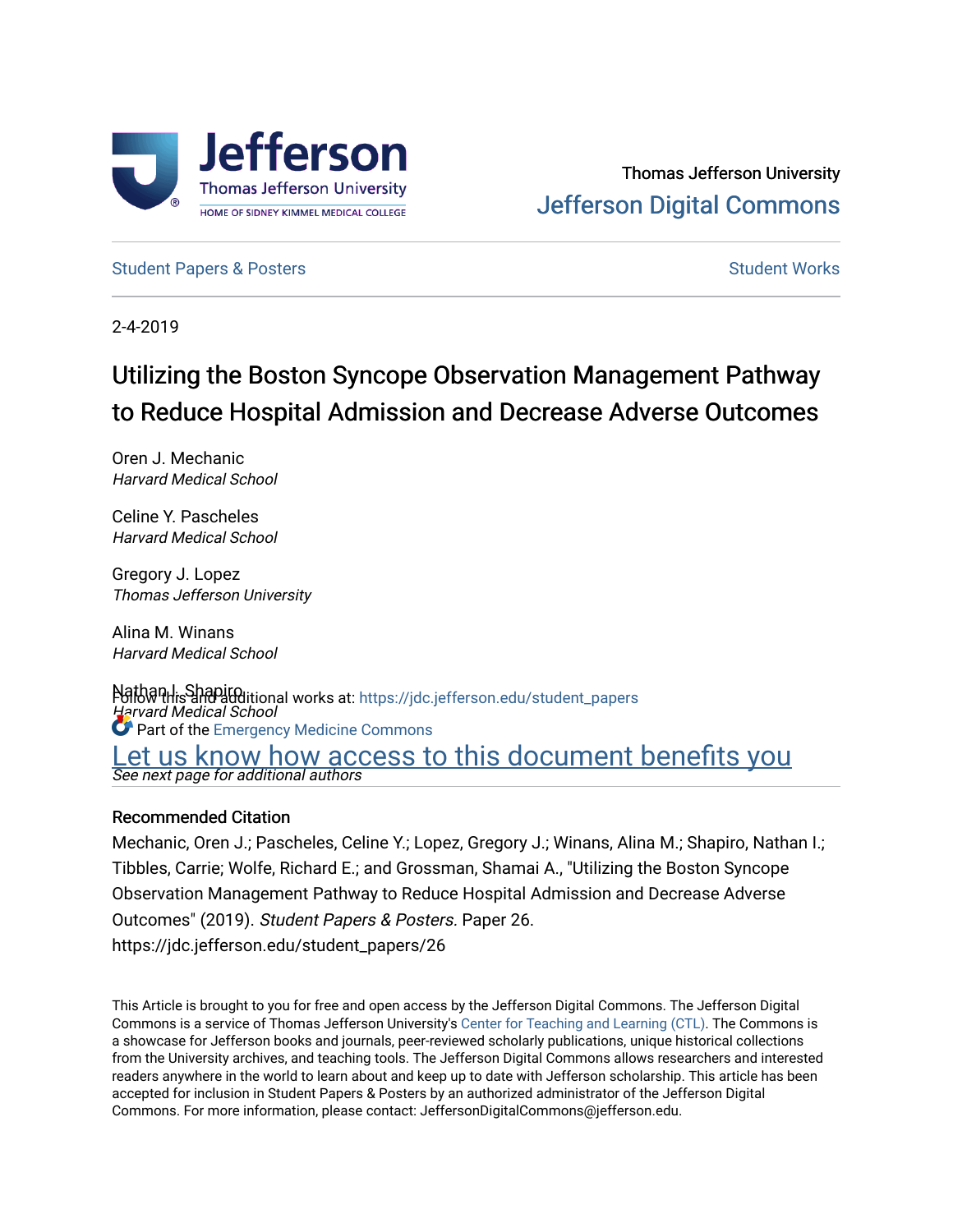#### Authors

Oren J. Mechanic, Celine Y. Pascheles, Gregory J. Lopez, Alina M. Winans, Nathan I. Shapiro, Carrie Tibbles, Richard E. Wolfe, and Shamai A. Grossman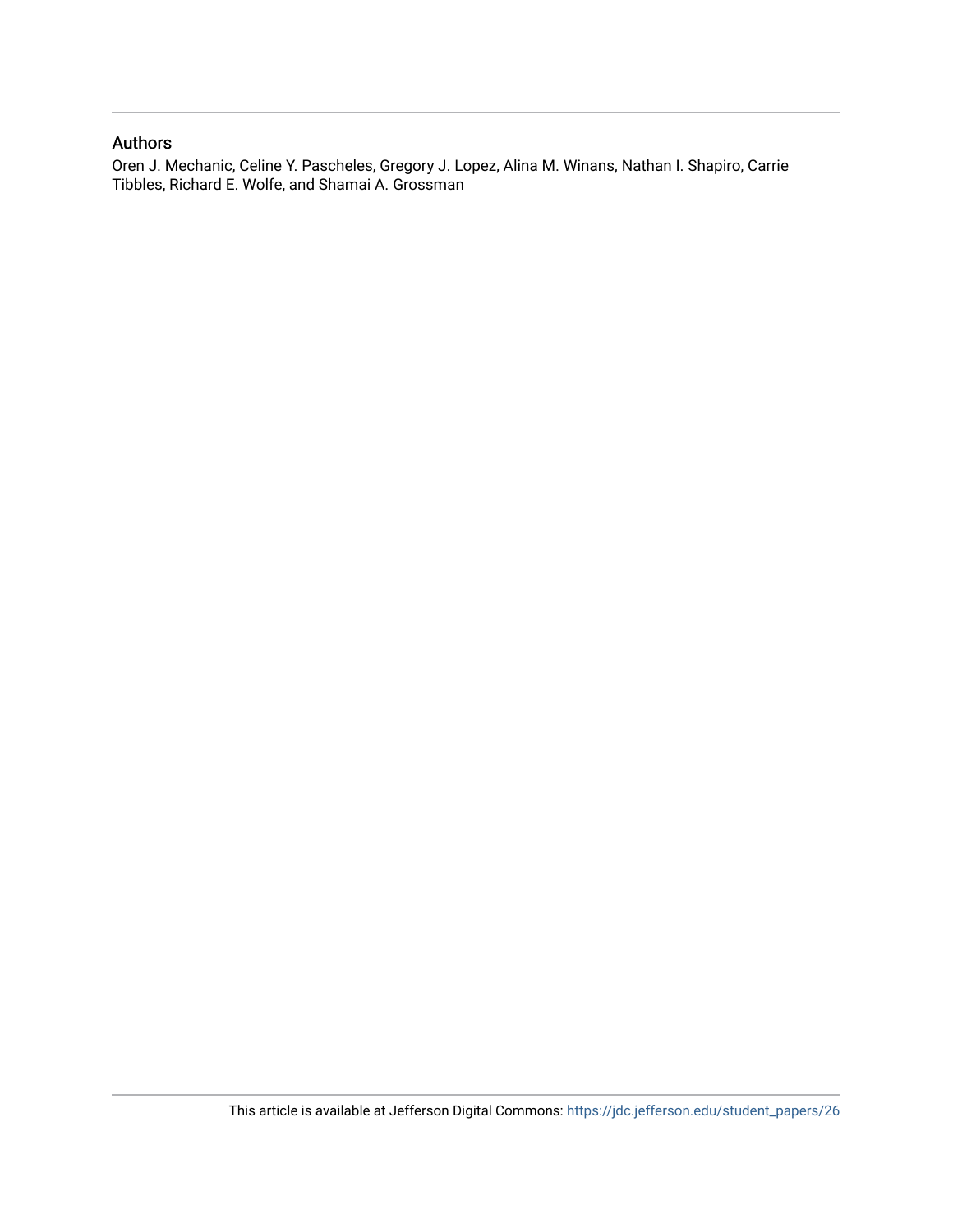## **UC Irvine**

**Western Journal of Emergency Medicine: Integrating Emergency Care with Population Health**

## **Title**

Utilizing the Boston Syncope Observation Management Pathway to Reduce Hospital Admission and Decrease Adverse Outcomes

## **Permalink**

<https://escholarship.org/uc/item/9bq2t7rf>

## **Journal**

Western Journal of Emergency Medicine: Integrating Emergency Care with Population Health, 20(2)

#### **ISSN**

1936-900X

## **Authors**

Mechanic, Oren J. Pascheles, Celine Y. Lopez, Gregory J. [et al.](https://escholarship.org/uc/item/9bq2t7rf#author)

**Publication Date**

2019

## **DOI**

10.5811/westjem.2018.11.39657

## **License**

[CC BY 4.0](https://creativecommons.org/licenses/by/4.0)

Peer reviewed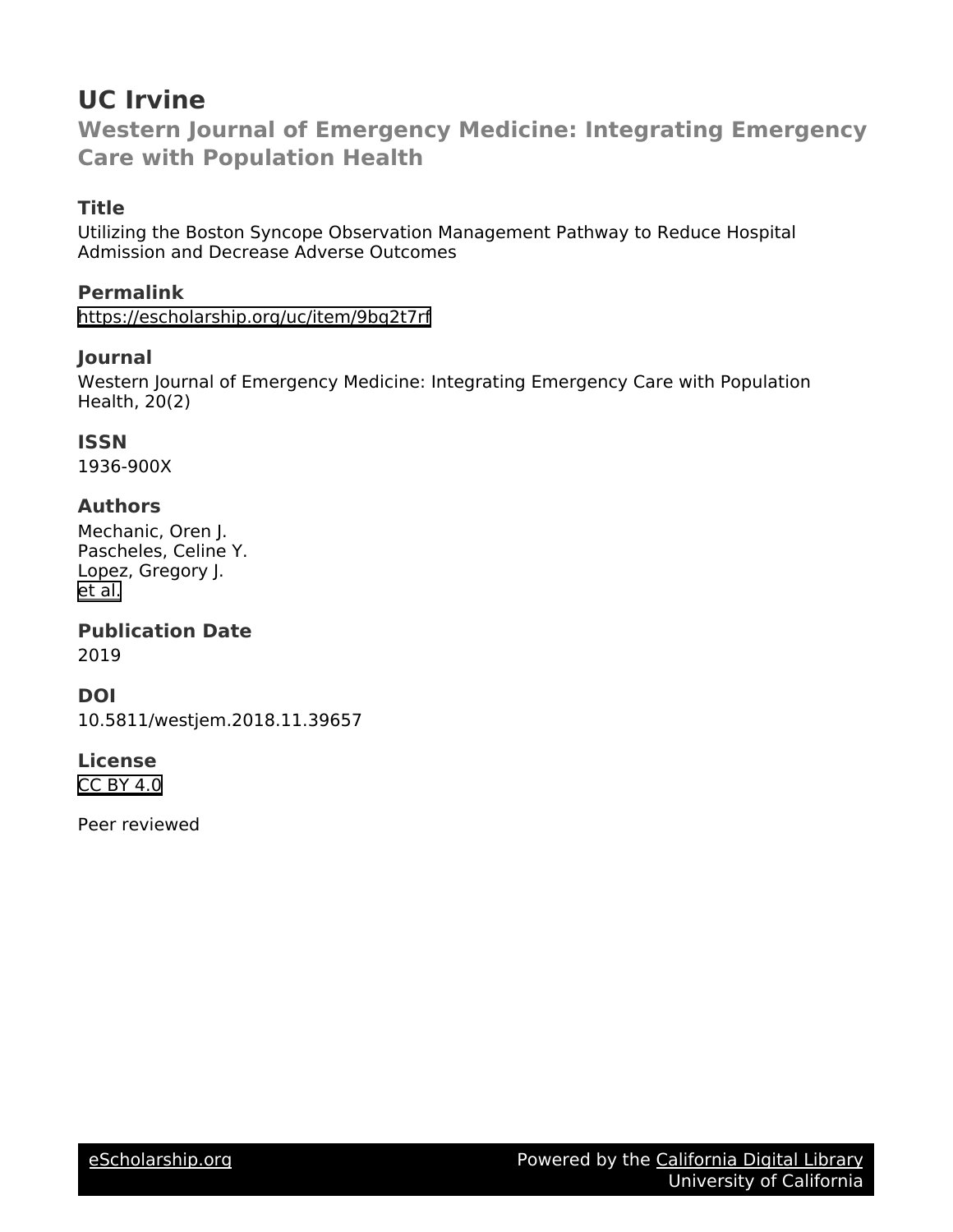# **Using the Boston Syncope Observation Management Pathway to Reduce Hospital Admission and Adverse Outcomes**

**Oren J. Mechanic, MD, MPH\* Celine Y. Pascheles, MD\* Gregory J. Lopez, BS**† **Alina M. Winans, MD\* Nathan I. Shapiro, MD, MPH\* Carrie Tibbles, MD\* Richard E. Wolfe, MD\* Shamai A. Grossman, MD, MS\***

\*Harvard Medical School, Beth Israel Deaconess Medical Center, Department of Emergency Medicine, Boston, Massachusetts Sidney Kimmel Medical College at Thomas Jefferson University, Philadelphia, † Pennsylvania

*Section Editor:* Michael Kurz, MD, MS Submission history: Submitted July 9, 2018; Revision received November 26, 2018; Accepted November 21, 2018 Electronically published February 4. 2019 Full text available through open access at http://escholarship.org/uc/uciem\_westjem DOI: 10.5811/westjem.2018.11.39657

**Introduction:** In an age of increasing scrutiny of each hospital admission, emergency department (ED) observation has been identified as a low-cost alternative. Prior studies have shown admission rates for syncope in the United States to be as high as 70%. However, the safety and utility of substituting ED observation unit (EDOU) syncope management has not been well studied. The objective of this study was to evaluate the safety of EDOU for the management of patients presenting to the ED with syncope and its efficacy in reducing hospital admissions.

**Methods:** This was a prospective before-and-after cohort study of consecutive patients presenting with syncope who were seen in an urban ED and were either admitted to the hospital, discharged, or placed in the EDOU. We first performed an observation study of syncope management and then implemented an ED observation-based management pathway. We identified critical interventions and 30-day outcomes. We compared proportions of admissions and adverse events rates with a chisquared or Fisher's exact test.

**Results:** In the "before" phase, 570 patients were enrolled, with 334 (59%) admitted and 27 (5%) placed in the EDOU; 3% of patients discharged from the ED had critical interventions within 30 days and 10% returned. After the management pathway was introduced, 489 patients were enrolled; 34% (p<0.001) of pathway patients were admitted while 20% were placed in the EDOU; 3% (p=0.99) of discharged patients had critical interventions at 30 days and 3% returned (p=0.001).

**Conclusion:** A focused syncope management pathway effectively reduces hospital admissions and adverse events following discharge and returns to the ED. [West J Emerg Med. 2019;20(2)250–255.]

#### **INTRODUCTION**

Prior studies have shown admission rates for syncope in the United States (U.S.) to be as high as 70%, triggering at least 2% of hospital admissions from the emergency department (ED) and  $460,000$  hospitalizations annually.<sup>1-3</sup> Although emergency medicine has become more adept at

distinguishing high-risk syncope from syncope of benign etiology and safety in ED discharge, there is a paucity of data addressing the care of patients once the ED recognizes a need for admission or further management. $4-17$  Recent data note that a typical hospital admission in the U.S. for syncope averages \$5,300 with a total cost of syncope-related admissions of over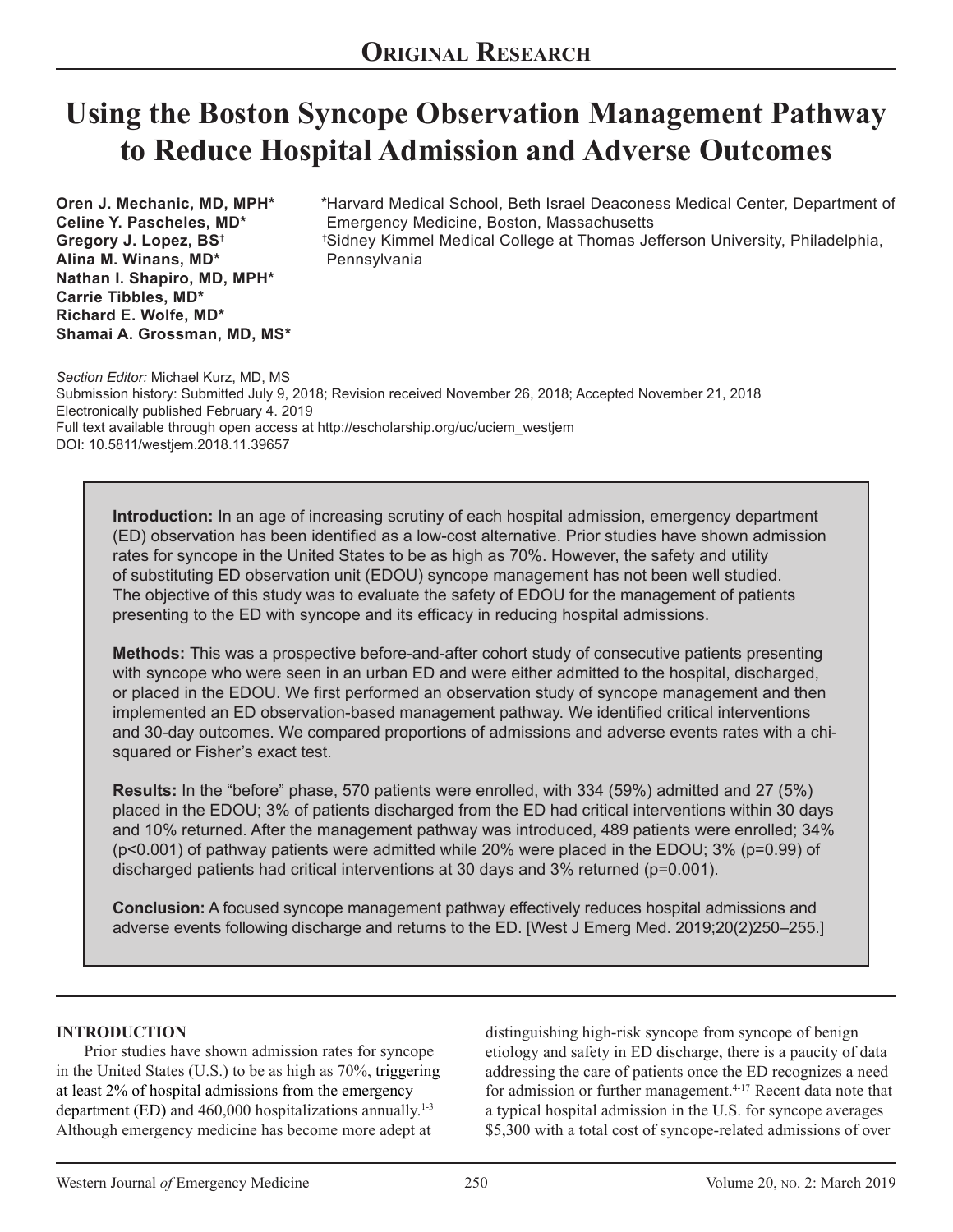\$2 billion per year.<sup>1-3, 16-21</sup> These costs have been directly related to the broad diagnostic testing performed to discover the etiologies of syncope.20 Not unexpectedly then, syncope was recently noted to be the leading diagnosis associated with payment denials by the Centers for Medicare and Medicaid Services.<sup>22</sup>

As short hospital-inpatient stays and hospital readmissions undergo increased scrutiny, ED observation units (EDOU) are increasingly being used as a low-cost alternative to inpatient hospitalization. While efforts to reduce unnecessary and expensive admission have generated clinical decision guidelines regarding the decision to admit, they have only begun to assess the value and yield of testing in syncope and have not fully assessed the utility of expedited care in an observation unit.<sup>23-24</sup> The safety of substituting ED observation for in-house care in syncope has not been well studied. The objective of this study was to evaluate the utility and safety of an ED observation-based management pathway for the evaluation of patients presenting to the ED following a syncopal event.

## **METHODS**

## **Study Design and Setting**

This was a prospective cohort before-and-after study conducted in a large, urban teaching hospital with an annual ED census of 56,000 and an annual ED observation volume of approximately 6,000 visits. We performed an observational study of consecutive patients with syncope who were initially seen in the ED and were either admitted to the hospital, discharged or placed in an EDOU. We then implemented an ED-based, focused management pathway – the Boston Syncope Management Pathway (BSCMP) – to investigate the outcomes of these patients who presented to the ED with syncope (Figure). The BSCMP was derived by emergency physicians (EP) and cardiologists to create individualized workups for syncope based on presenting symptoms and comorbidities. The derivation used preexisting medical literature evaluating care of patients with syncope.<sup>2, 9,</sup> 11-16 Institutional review board approval was obtained prior to initiation of the study.

## **Selection of Participants**

Inclusion criteria were as follows: 1) age 18 years or older; and 2) ED patients presenting with syncope or near syncope and admitted by the ED team to either an inpatient ward or EDOU. We defined syncope as a sudden and transient  $\le$  five minutes) loss of consciousness producing a brief period of unresponsiveness and a loss of postural tone ultimately resulting in spontaneous recovery requiring no resuscitation measures.<sup>9,</sup> <sup>17</sup> Near syncope was defined as "feeling like they were going to pass out" but without actual loss of consciousness. Exclusion criteria were patients discharged home directly from the ED without an observation stay, patients with persistent altered mental status, alcohol or illicit drug-related loss of consciousness, seizure, coma, hypoglycemia, or transient loss of consciousness caused by head trauma.

## *Population Health Research Capsule*

What do we already know about this issue? *Although emergency department (ED) observation has been utilized for syncope, the safety and maximal utility of substituting ED observation for in-house care in syncope has not been well studied.*

What was the research question? *This study aimed to evaluate the safety and effectiveness of an ED management Observation Pathway.*

What was the major finding of the study? *A syncope management observation pathway reduced hospital admissions and adverse events, when compared to standard ED or inpatient care.*

How does this improve population health? *With rising health care costs, hospital crowding, and increased ED boarding, a syncope management pathway is reliable, safe, and effective for ED patients.* 

## **Outcome Measures**

The primary outcome was the utility of the BSCMP for the management of patients presenting to the ED with syncope. Secondary outcomes looked at the efficacy of the pathway in reducing hospital admissions and improving patient disposition. We defined significant events, as has been defined previously, to include critical interventions such as pacemaker or defibrillator placement, percutaneous coronary intervention, surgery, blood transfusion, cardiopulmonary resuscitation, endoscopy and carotid artery interventions, or adverse outcomes such as death, pulmonary embolus, myocardial infarction, cerebrovascular accident, dysrhythmia, cardiac arrest, intracranial hemorrhage or sepsis.<sup>6</sup> We made secondary comparisons for patient demographics, comorbidities, and other features of their clinical presentation based on inpatient vs EDOU admission.

#### **Data Collection and Processing**

An electronic ED dashboard that interfaced with a commercially available healthcare information system automatically tracked all ED patients, identifying and flagging those with complaints of syncope, near syncope or loss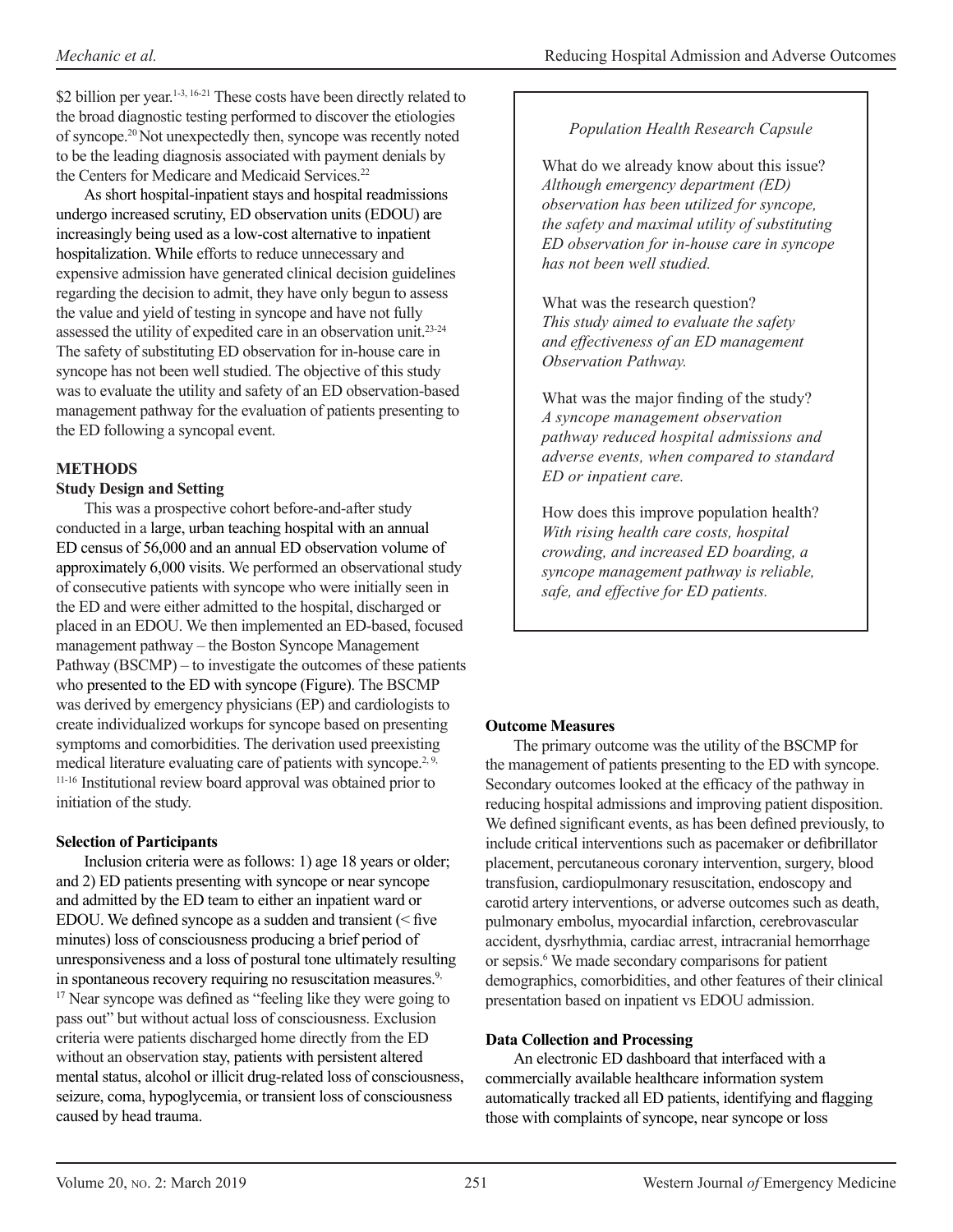All patients should have orthostatic blood pressure measured\* All positive or equivocal tests should generate a cardiology consult or admission I. Signs and symptoms of acute coronary syndrome a. Includes: Chest pain or shortness of breath of possible cardiac origin electrocardiogram or new (or not known to be old STT wave change, Ischemic ECG changes (ST elevation or deep [>0.1 mV] ST depression) b. Workup: Serian trigeminal neuralgia and stress testing (consider stress echo). If obvious ischemia then admit. II. Worrisome cardiac history a. Includes: History of coronary artery disease, including deep q waves, hypotrophic or dialated cardiomyopathy. History of congestive heart failure or left ventrical dysfuntion, history of ventricular tachycardia/ventricular fibrillation, permanent pacemaker, implantable cardioverter-defibrillator, pre-hospital use of anti-dysrhythmic medication b. Workup: Echo (in none in the last six months) and telemetry III. Family history of sudden death a. Includes: Family history (first degree relative) with sudden death, hypertrophic cardiomyopathy, Brugada's syndrome or long QT syndrome b. Workup: Echo, telemetry and ambulatory home monitoring IV. Valvular heart disease a. Includes: Heart murmur noted in history or on emergency department (ED) examination not fully evaluated in the past six months b. Workup: Telemetry, echo, ambulatory monitoring V. Signs of conduction disease a. Includes: Tachy or bradysrhythmias in ED, QT interval >500, Brugada, Wolff-Parkinson-White, multiple syncopal episodes within the last six months, palpations, syncope during exercise b. Workup:Telemetry, ambulatory monitoring, consider echo and stress testing VI. Volume depletion a. Includes: Gastrointestinal bleeding by hemoccult or history, hematocrit <30, dehydration not corrected in the ED per treating physician discretion b. Workup: Follow gastrointestinal bleed pathway or hydrate and repeat complete blood count, electrolytes in the morning VII. Persistent (>15 minutes) abnormal vital signs in the ED without need of concurrent interventions such as oxygen, pressors, temporary pacemakers a. Includes: Respiratory rate >24 beats/minute, blood pressure <90 mmHg,  $\rm O_{2}$  saturation <90%, sinus rate <50 beats/minute or sinus rate >100 beats/minute b. Workup: Telemetry and echo VIII. CNS (excluding clear subarachnoid hemorrhage, transient ischemic attack, stroke) or similar concerns a. Includes: Headache, neuro symptoms, neuro deficit or anticoagulated b. Workup: Head computed tomography if positive-neuro or neurosurgery consult \*Orthostatic blood pressure

• Blood pressure and heart rate after patient quietly supine for five minutes and after one minute and three minutes of standing **Figure.** Boston Syncope Pathway to guide the management of patients with syncope in the emergency department. This is a validated pathway for the management of syncope in the ED.<sup>6</sup>

of consciousness for provider enrollment. In addition, the investigators routinely reviewed daily patient logs to ensure appropriate pathway enrollment and identify missed patients. The ED dashboard does not allow for a physician to place a patient disposition without enrolling (with a written explanation) or declining pathway placement. A chart review was then performed of these patients reviewing their ED and EDOU or hospital course. Finally, we recorded outcomes at 30 days following initial presentation to the ED mainly via medical record reviews and a few through phone calls.

#### **Primary Data Analysis**

We entered data into a RedCap database. Categorical data was then analyzed using either chi-squared or Fisher's exact test. We analyzed continuous data using Student's t-test. Results are reported as percentages.

#### **RESULTS**

Patient demographics and comorbidities pre- and postpathway are described in Table 1. These show a slightly older population in the post-pathway group with significantly fewer signs of acute coronary syndrome or signs of conduction disease; however, they indicated more worrisome cardiac history, valvular heart disease, and abnormal vital signs. As described in Table 2, prior to implementation of the BSCMP, of the 570 patients enrolled, 344 (58.6%) were fully admitted and 27 (4.7%) were placed in the EDOU. A total of 209 (36.7%) patients were discharged immediately following ED evaluation. After the pathway was introduced, 489 patients were enrolled. Of the 489 patients enrolled, 164 (33.5%) were admitted and 96 (19.6%) were placed in the EDOU. More patients were discharged directly from the ED to home in the post-pathway vs pre-pathway studies  $(36.7\% \text{ vs } 46.8\%; \text{ p} < 0.001)$ . The observation unit post-BSCMP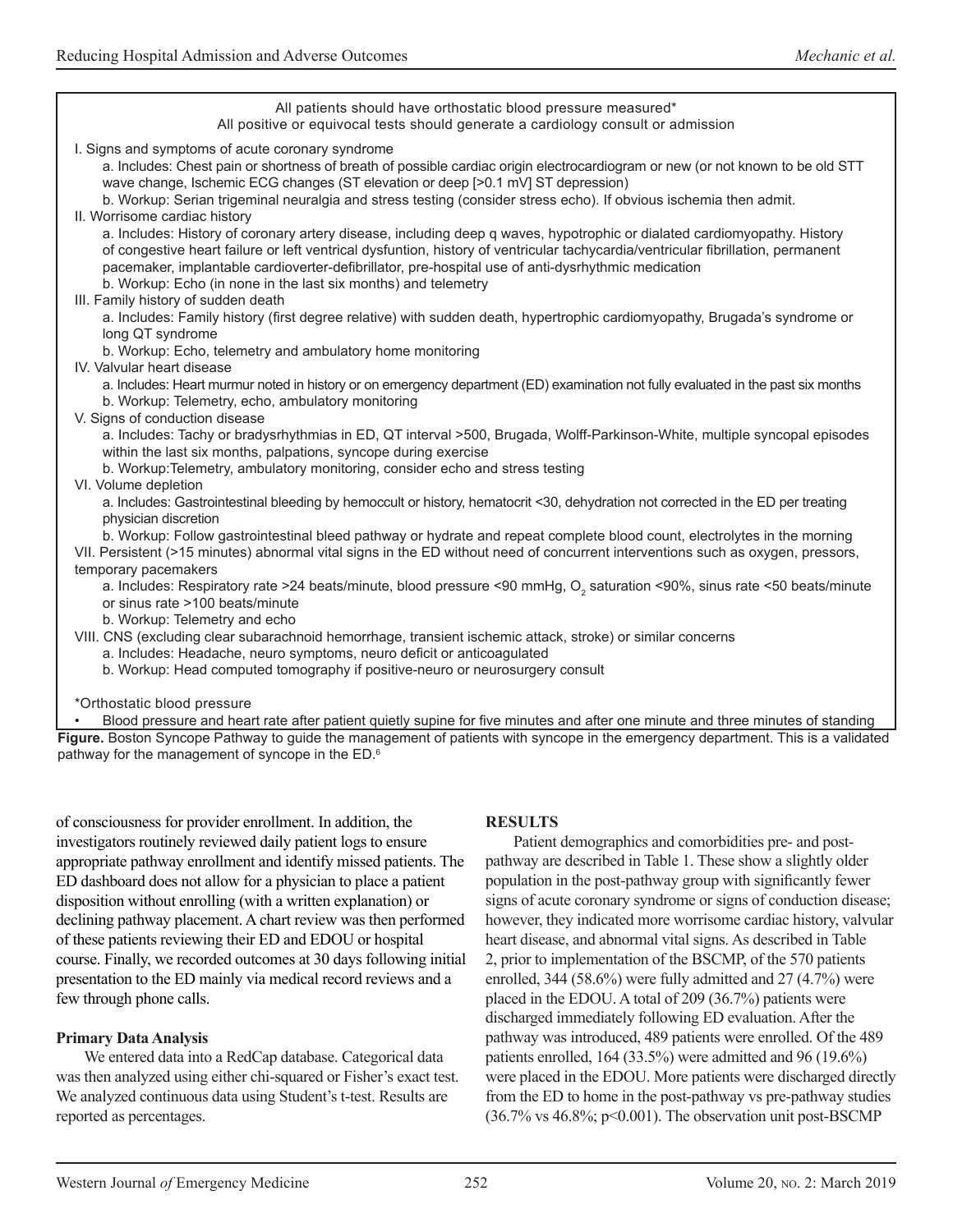#### **Table 1.** Patient demographics and risk factors for adverse outcomes in syncope; pre and post-pathway.

|                                                                                                                     | Pre-pathway  | Post-pathway | P value |
|---------------------------------------------------------------------------------------------------------------------|--------------|--------------|---------|
| Number of patients                                                                                                  | 570          | 489          |         |
| Age, mean (SD)                                                                                                      | 53.6 (24.2)  | 56.7 (22.8)  | 0.03    |
| Male, $% (n)$                                                                                                       |              |              |         |
| <b>Risk factors</b>                                                                                                 |              |              |         |
| Signs of ACS (chest pain, ischemic, SOB, abnormal heart rhythm)                                                     | 26.1% (149)  | 13.5% (66)   | < 0.001 |
| Signs of conduction disease (recurrent syncope, palpitations, syncope with<br>exercise, $QT > 500$ ms, heart block) | 13.5% (77)   | $8.4\%$ (41) | < 0.01  |
| Worrisome cardiac history (CAD, CHF, V-tach, pacemaker, ICD)                                                        | 33% (188)    | 41% (201)    | < 0.01  |
| Valvular heart disease (i.e. significant murmur)                                                                    | $4\%$ (23)   | 7% (35)      | 0.03    |
| Family history of sudden death                                                                                      | $2\%$ (11)   | $0.8\%$ (4)  | 0.19    |
| Persistent abnormal vital signs in ED (RR>24, O2<90, HR<50 or >100, SBP<90)                                         | $6.5\%$ (37) | 17% (83)     | < 0.001 |
| Volume depletion (GIB, Hct < 30, profound dehydration)                                                              | $6\%$ (34)   | $8\%$ (38)   | 0.24    |
| <b>Primary CNS event</b>                                                                                            | $1\%$ (7)    | $2\%$ (12)   | 0.17    |

*SD,* standard deviation; *ACS*, acute coronary syndrome; *SOB*, shortness of breath; *CAD*, coronary artery disease; *CHF*, congestive heart failure; *V-tach*, ventricular tachycardia; *ICD*, implantable cardioverter-defibrillator; *ED*, emergency department; *SBP*, systolic blood pressure; *HR*, heart rate; *GIB*, gastrointestinal bleed; *Hct*, hematocrit; *CNS*, central nervous system.

**Table 2.** Comparison of pre-pathway and post-pathway admission, emergency department observational (ED Obs), and discharged patients.

|                    | Pre-pathway  | Post-pathway | P value |
|--------------------|--------------|--------------|---------|
| Number of patients | 570          | 489          |         |
| Admitted           | 58.6%(334)   | 33.5% (164)  | p<0.001 |
| ED Obs             | $4.7\%$ (27) | 19.6% (96)   | p<0.001 |
| Discharged         | 36.7% (209)  | 46.8 (229)   | p<0.001 |

**Table 3.** Return visits to the emergency department (ED) and 30 day adverse events (AE).

|                 | Pre-pathway | Post-pathway | P value |
|-----------------|-------------|--------------|---------|
| Discharged      | 209         | 229          | -       |
| Return ED Visit | $10\% (21)$ | $2.6\%$ (6)  | 0.001   |
| 30-Day AE       | $3\%$ (6)   | $3\%$ (7)    | p<0.99  |

managed 96 (19.6%) patients presenting to the ED for syncope vs 27 (4.7%) prior to pathway implementation ( $p$ <0.001). Of the patients placed in the EDOU, 11 (11.4%) were admitted from the EDOU.

As described in Table 3, of the 209 discharged patients from the ED, prior to the management pathway 21 (10%) returned to the ED for syncope. In comparison to the postpathway cohort, only six (2.6%) re-presented to the ED for syncope after discharge (p=0.001). Although return visits decreased among discharged patients post pathway, 30-day adverse events were similar for these groups. Pre-pathway, 30-day adverse events were 3% (6/209) vs 3% (7/229; p=0.99) post-pathway. Table 4 describes the pre- and post-pathway 30 day return diagnoses post-discharge for syncope.

#### **DISCUSSION**

Our data suggest that a focused syncope management pathway may effectively reduce hospital admissions without increasing adverse events following discharge. EDOUs were designed to provide focused care in lieu of admission, with an expectation of discharge within 24 hours. The utility of ED observation has long been established for patients with diagnoses such as chest pain, asthma, congestive heart failure, and cellulitis, which in the past would often result in short hospital stays.25-29 Like chest pain, syncope is a common presentation that uncommonly signifies a dangerous, underlying condition and should be amenable to this approach.

The BSCMP was designed to direct care and refocus EPs not only in differentiating life threats from less-dangerous causes of syncope but to enable the EP to selectively manage those patients with potential risk factors for adverse event. To do so, the pathway directs physicians toward testing in fixed circumstances and to discharge patients who are low risk based on the BSCMP.<sup>6</sup> Lastly, if neither the EDOU nor discharge is appropriate, the pathway recommends admission. This, in turn, likely reflects the broad spectrum of diseases that syncopal etiologies span, from potentially life-threatening to low-risk diagnoses.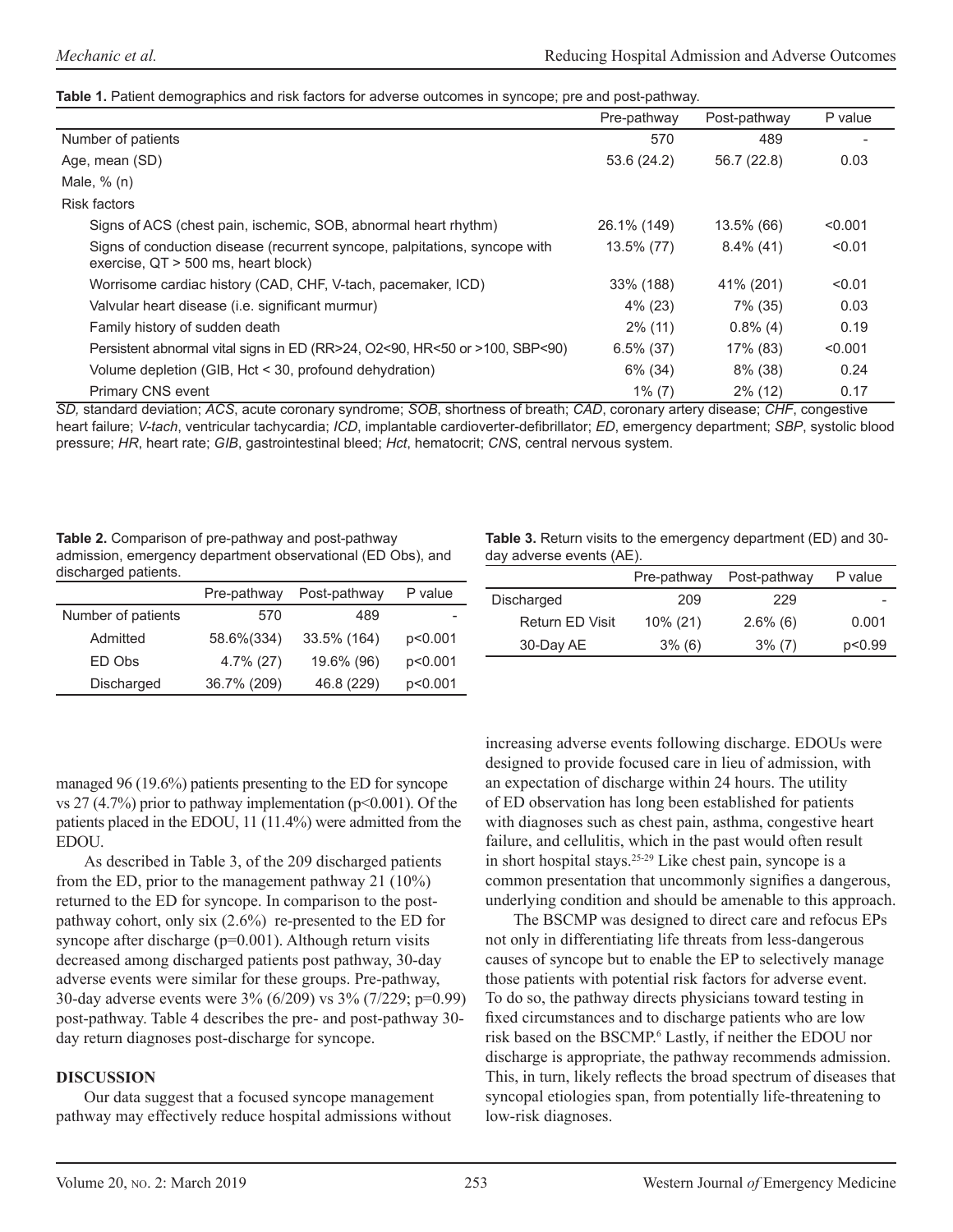| Pre-pathway (n=6/209)<br>discharged | Post-pathway ( $n = 7/229$ )<br>discharged |
|-------------------------------------|--------------------------------------------|
| Myocardial infarction= 1            | Anemia requiring transfusion= 1            |
| PCI/surgery= 1                      | Vaginal bleed= 1                           |
| Ventricular dysrhythmia= 1          | Ventricular tachycardia= 1                 |
| GI bleed=1                          | Death= 1                                   |
| $PF = 1$                            | Surgery = $3$                              |
| Sepsis=1                            |                                            |

*PCI,* percutaneous coronary intervention; *GI*, gastrointestinal; *PE*, pulmonary embolism.

A prior study comparing an ED observation syncope protocol and routine inpatient admission found that observation reduced admission rates and hospital length of stay with no differences in 30-day quality-of-life scores or patient satisfaction.30,31 This study also suggested a reduction in hospital costs, with no difference in safety.30 We believe the BSCMP takes this one step further, as our data suggest not only a reduction in admission rates but a significant decrease in the number of returns and readmissions to the hospital for syncope patients. Given the financial constraints involved in the current healthcare climate, this finding becomes increasingly significant.

While fewer than one-third of EDs currently have EDOUs, this number is growing and our ability to adequately care for these growing patient populations needs to be commensurate.

#### **LIMITATIONS**

There are a number of limitations in this study, including possible selection bias in assigning patients to observation units vs inpatient admission. Additionally, the demographics were different: The pre-pathway population was younger and had clearly different risk factors than the post-pathway group. We also used a single institution for a test site, where the use of the BSCMP is well engrained as a practice guideline. This results in a lack of generalizability of the conclusions of this study. The sample size of this study was small, and there was lack of long-term follow-up >30 days in these patients. For each adverse outcome that was reported, discerning an outcome as causative may not always be uniform.

#### **CONCLUSION**

A focused syncope management pathway may effectively reduce hospital admissions and, in turn, minimize adverse events following discharge and potentially decrease the total number of returns to the ED in the ensuing 30 days.

*Address for Correspondence*: Oren Mechanic, MD, MPH, Beth Israel Deaconess Medical Center, Department of Emergency Medicine, 1 Deaconess Rd, Rosenberg 2nd Fl, Boston, MA 02215. Email: omechani@bidmc.harvard.edu.

*Conflicts of Interest*: By the *West*JEM article submission agreement, all authors are required to disclose all affiliations, funding sources and financial or management relationships that could be perceived as potential sources of bias. No author has professional or financial relationships with any companies that are relevant to this study. There are no conflicts of interest or sources of funding to declare.

*Copyright*: © 2019 Mechanic et al. This is an open access article distributed in accordance with the terms of the Creative Commons Attribution [\(CC BY 4.0](http://creativecommons.org/licenses/by/4.0/)) License. See: [http://creativecommons.org/](http://creativecommons.org/licenses/by/4.0/) [licenses/by/4.0/](http://creativecommons.org/licenses/by/4.0/)

#### **REFERENCES**

- 1. Sun BC, Emond JA, Camargo CA Jr. Characteristics and admission patterns of patients presenting with syncope to U.S. emergency departments, 1992–2000. *Acad Emerg Med*. 2004;11(10):1029–34.
- 2. Kapoor WN. Evaluation and outcome of patients with syncope. *Medicine (Baltimore).* 1990;69(3):160–75.
- 3. Sun BC, Emond JA, Camargo CA Jr. Direct medical costs of syncope-related hospitalizations in the United States. *Am J Cardiol.* 2005;95(5):668–71.
- 4. Quinn JV, Stiell IG, McDermott DA, et al. Derivation of the San Francisco Syncope Rule to predict patients with short-term serious outcomes. *Ann Emerg Med.* 2004;43(2):224-32.
- 5. Colivicchi F, Ammirati F, Melina D, et al. Development and prospective validation of a risk stratification system for patients with syncope in the emergency department: the OESIL risk score. *Eur Heart J.* 2003;24(9):811-9.
- 6. Grossman SA, Fischer C, Lipsitz LA, et al. Predicting adverse outcomes in syncope. *J Emerg Med.* 2007;33(3):233-9.
- 7. Del Rosso A, Ungar A, Maggi R, et al. Clinical predictors of cardiac syncope at initial evaluation in patients referred urgently to a general hospital: the EGSYS score. *Heart.* 2008;94(12):1620-6.
- 8. Reed MJ, Newby DE, Coull AJ, et al. The ROSE (risk stratification of syncope in the emergency department) study. *J Am Coll Cardiol*. 2010;55(8):713-21.
- 9. Grossman SA, Van Epp S, Arnold R, et al. The value of cardiac enzymes in elderly patients presenting to the emergency department with syncope. *J Gerontol A Biol Sci Med Sci*. 2003;58(11):1055-8.
- 10. Link MS, Lauer EP, Homoud MK, et al. Low yield of rule-out myocardial infarction protocol in patients presenting with syncope. *Am J Cardiol*. 2001;88(6):706-7.
- 11. Abubakr A, Wambacq I. The diagnostic value of EEGs in patients with syncope. *Epilepsy Behav.* 2005;6(3):433-4.
- 12. Grossman SA, Fischer C, Bar JL, et al. The yield of head CT in